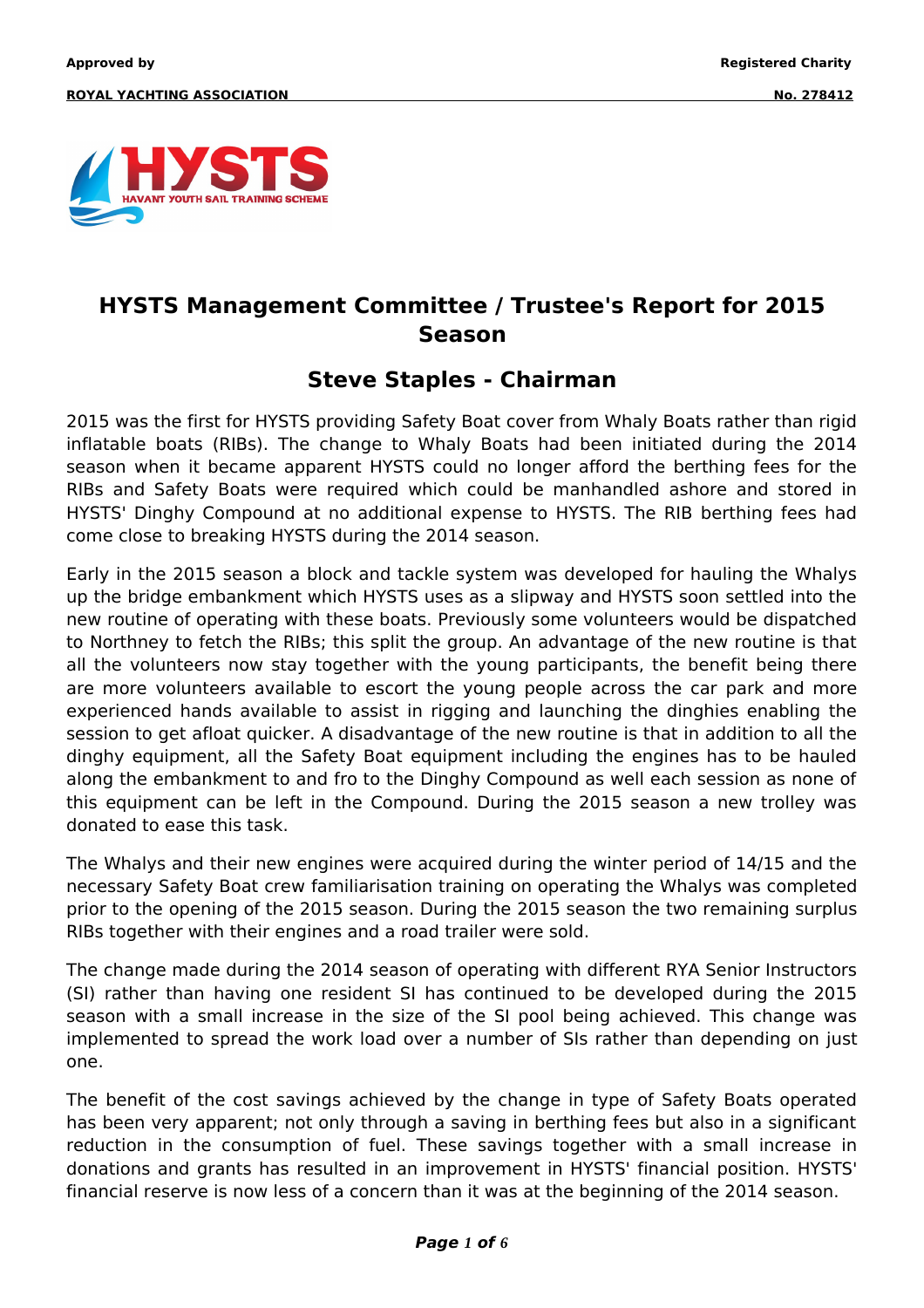Following a review of HYSTS insurance and consultation with the RYA the policy was changed at the beginning of the 2015 season. Unfortunately this process was not completed before the season started and the first sailing session had to be cancelled because of this. The premium for the new policy is more expensive though is paid monthly rather than the previous' yearly which has eased cash flow.

Just prior to the start of the 2015 season HYSTS suffered vandalism to 12 of the 13 boats stowed in the Dinghy Compound; new tyres were slashed, bungs had disappeared, painters were cut off, the rope travellers on the transoms of the Toppers were cut off and the blocks stolen or thrown away. Additionally, the grab rope around the gunwale of one of the brand new Whalys was cut in 3 places. This did though re-enforce that the purchase of plastic Whaly Boats rather than inflatable boats was the correct decision as undoubtedly inflatable boats would have been slashed too and possibly completely destroyed. Early in August one of the five Topper hulls went missing; it was found on a beach adjacent to the Langstone Sailing Club and soon recovered. The boats are now secured by long lengths of plastic coated wire run through various parts of the more vulnerable boats and padlocked.

During the season one other session was cancelled due to the lack of an SI.

All things considered HYSTS had a successful season in 2015 and provided there is a requirement by young people for its offering and fiscal and volunteer support from the community HYSTS should have a viable future. The intention remains to grow the membership numbers. This aim must be achieved while maintaining the correct skills balance between beginner and expert in the sailing membership. More adult volunteer safety boat crew would ease the commitment being made by the current team.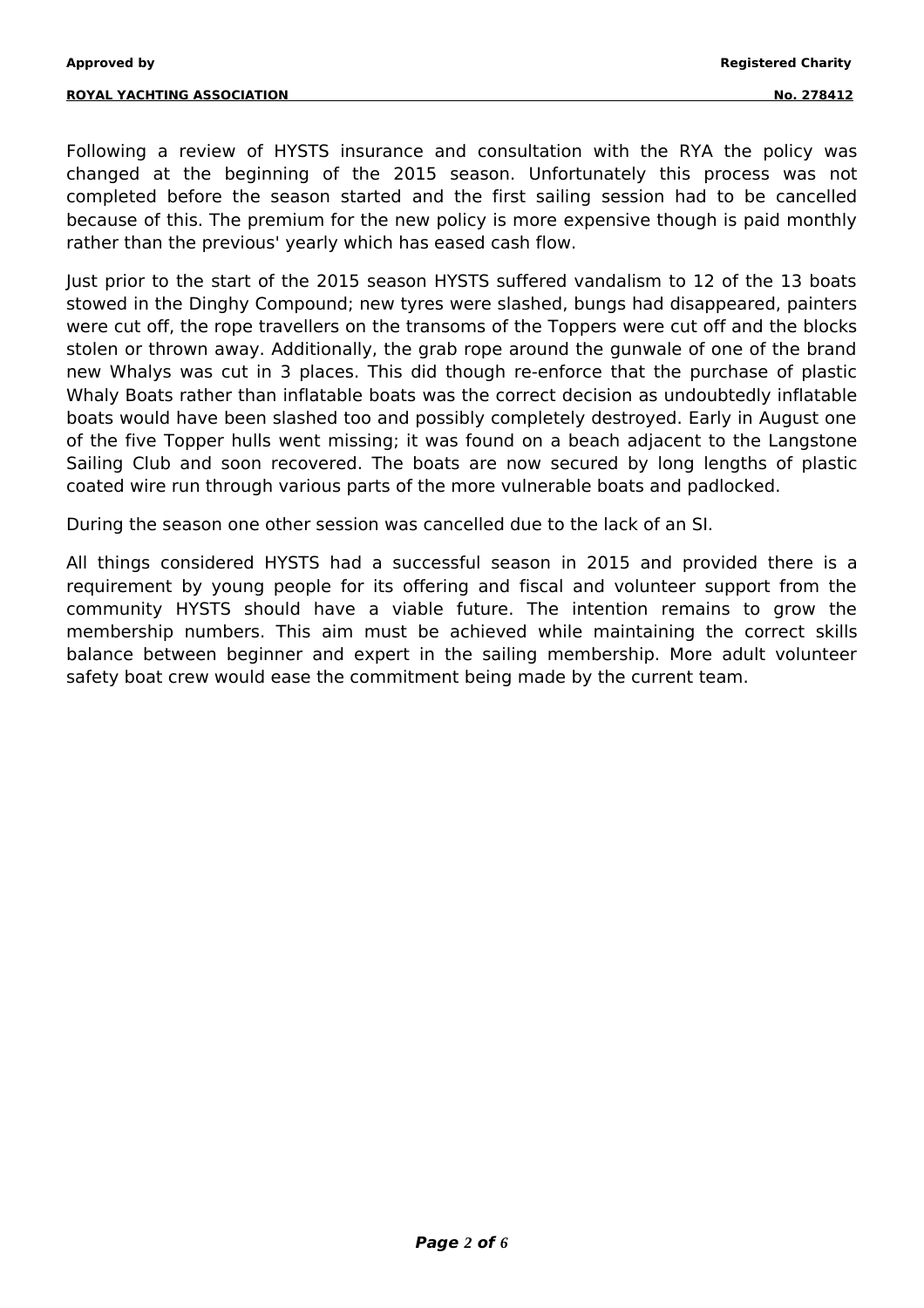#### **HYSTS**

# **End of Season Bookings Report 2015**

Sailing period 4th April to 31<sup>st</sup> October 2015

Breakdown

| Sessions scheduled | 19                       |
|--------------------|--------------------------|
| Sessions completed | 17                       |
| Sessions cancelled | $\mathcal{L}$            |
| Membership forms   | 21 (13 girls and 8 boys) |
| Age spread (years) | $8 - 16$                 |

Attendance

Participant attendance 116 (average 5 attendances per person)

Average attendance per session 6.8 c.f. 7.2 in 2014 and 7.5 for 2013 season.

Certificates Issued

| Certificate | Number |
|-------------|--------|
| type        | issued |
| RYA Stage 1 | 3      |
| RYA Stage 2 | 4      |
| RYA Stage 3 | 2      |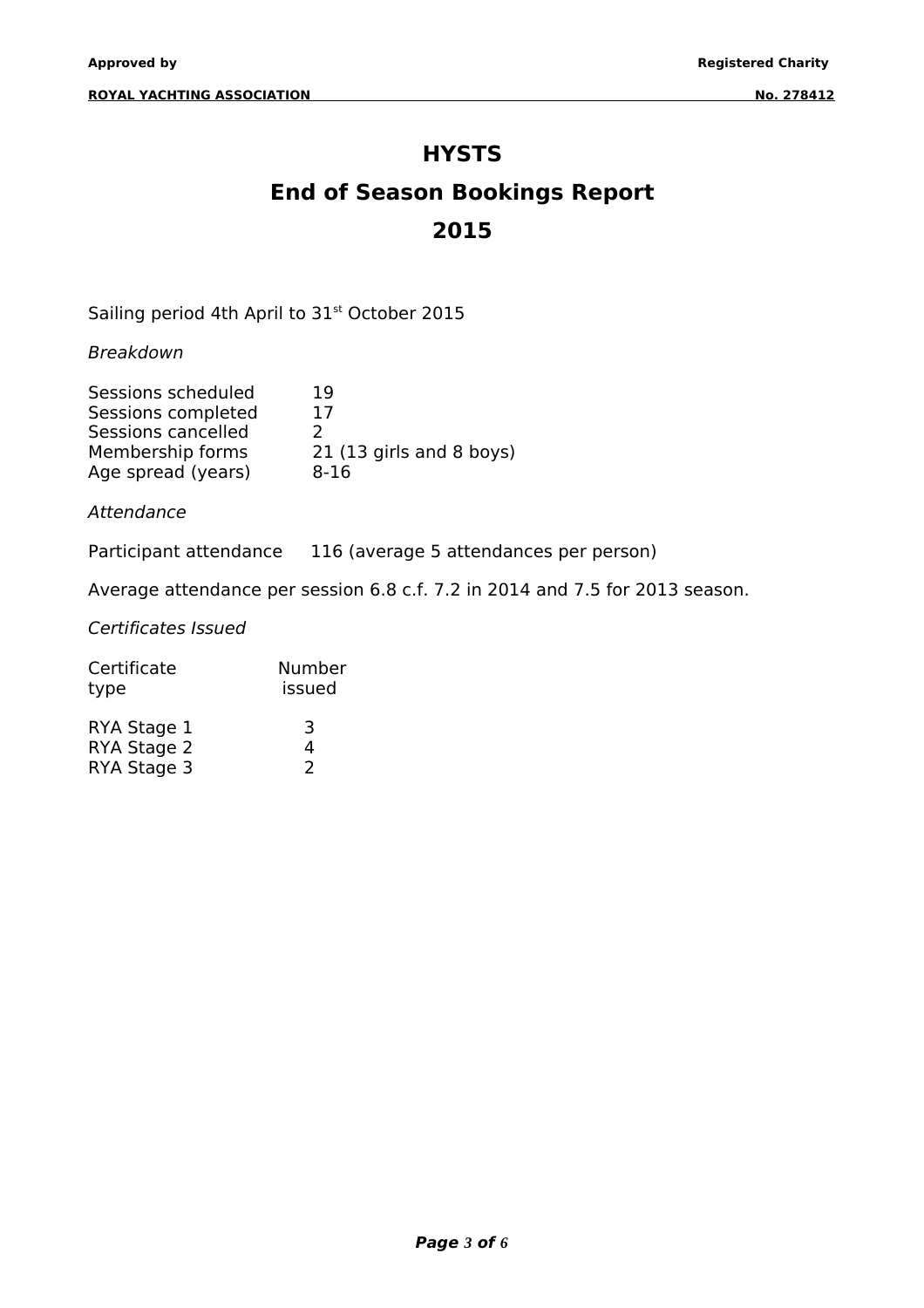## **Recognition of Charitable Status.**

HYSTS' address is: Havant Youth Sail Training Scheme. C/o The Bedhampton Social Hall Centre, 21 Bedhampton Road, Bedhampton, Hampshire, PO9 3ES

HYSTS' Trustees; Mr Peter Bee, Mr Geoffrey Lynch, Mr Owen Davies, Mrs Hazel Matthews, Mrs Lorna Tomblin, Mr Stephen Staples, Mr Warren Scott, Mr Derick Borlace, Mr Kenneth Matthews.

The HYSTS Constitution (as amended 10th March 2014) requires the overall responsibility for the Scheme shall be vested in the Management Committee elected by the Patron and Sailing (Senior) Members at the Annual General Meeting each year. The Constitution also requires the Management Committee will consist of the following elected Officers; The President (who may be appointed for a five year term of office), Chairperson, Principal, Secretary, Treasurer, Sailing Programme Co-ordinator, Fund Raising Co-ordinator, Publicity Officer, and Bosun. Three Patron or Sailing (Senior) Members may also be elected to serve as members of the Management Committee. The Constitution further requires The Officers of the Scheme and elected Management Committee Members will act as the Managing Trustees in accordance with Charity Law.

HYSTS' Constitutional objectives are:

- 1. to improve the quality of life of young people through the provision of sailing opportunities and qualifications as a challenging activity;
- 2. to provide a secure environment for the self-development of young people through qualified and professional guidance;
- 3. to work in partnership with statutory bodies and organisations within the community;
- 4. to deliver youth work through the medium of sailing and waterborne activity;
- 5. to facilitate training opportunities for young people and adults wishing to work with young people.

These objectives are further defined within the Co-Operation agreement between Hampshire County Council Outdoor Education Department and HYSTS. Hampshire County Council Outdoor Education Department issue, administer and police the AALA license under which HYSTS operates.

HYSTS' Objectives under the Co-Operation agreement are:

- 1. to introduce young people to sailing and seamanship as an activity in a way that facilitates personal development;
- 2. to provide affordable opportunities for young people to experience dinghy sailing with qualified RYA instruction and procedures in line with the regulations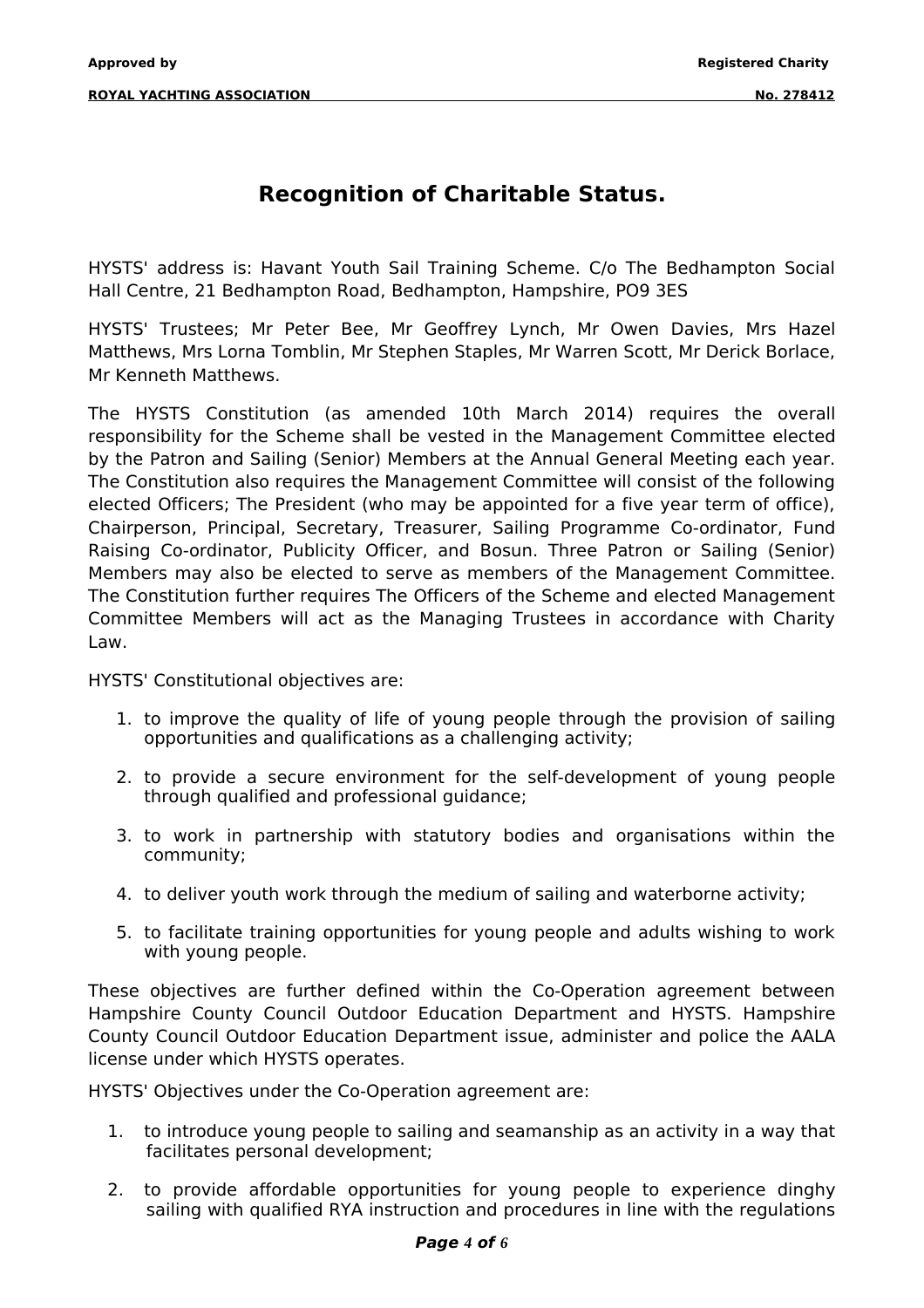and guidance set out in the current HCC Off-site and Hazardous Activities Regulations;

- 3. to provide a membership system by which young people can regularly participate in sailing in order to develop confidence, personal skills and teamwork;
- 4. to provide planned and progressive opportunities for youth groups to initiate and develop sailing for their members;
- 5. to provide 'come and try' sessions for young people who would otherwise not have the opportunity to attempt sailing as an activity;
- 6. to provide opportunities for young people to fulfil requirements of external organisations with regard to sailing (e.g. The Duke of Edinburgh's Award, Scouts, Guides, RYA certificates etc.);
- 7. to provide training opportunities in order to develop the HYSTS programme;
- 8. to raise self-esteem and develop personal and social skills;
- 9. to support the development and positive personnel relationships with both peers and adults;
- 10. to enable the sharing and acting on ideas and issues;
- 11. to recognise the voluntary involvement of young people with a range of experiences and views;
- 12. to take part in outdoor education activities.

Planned Outcomes for young people under the Co-Operation agreement.

- 1. Young people can gain RYA Awards for members and HYSTS Certificates of Participation (for introductory sailing sessions) (under 25 years) from Hampshire by the end of each season.
- 2. HYSTS members completing 3 or 6 months of regular attendance will receive an Access Credit and Certificate for the Duke of Edinburgh's Award.
- 3. Through their involvement with HYSTS activities young people will develop greater self-confidence and self-esteem as well as improving their team work skills.
- 4. Participation in the Members' Sailing Committee leading to young people having the opportunity for full involvement in the organisation of HYSTS.
- 5. HYSTS will provide a progression of sailing experience, from Wayfarers through single – handed to advanced sailing techniques, in line with the current RYA modules.
- 6. Young people will:
	- feel more confident;